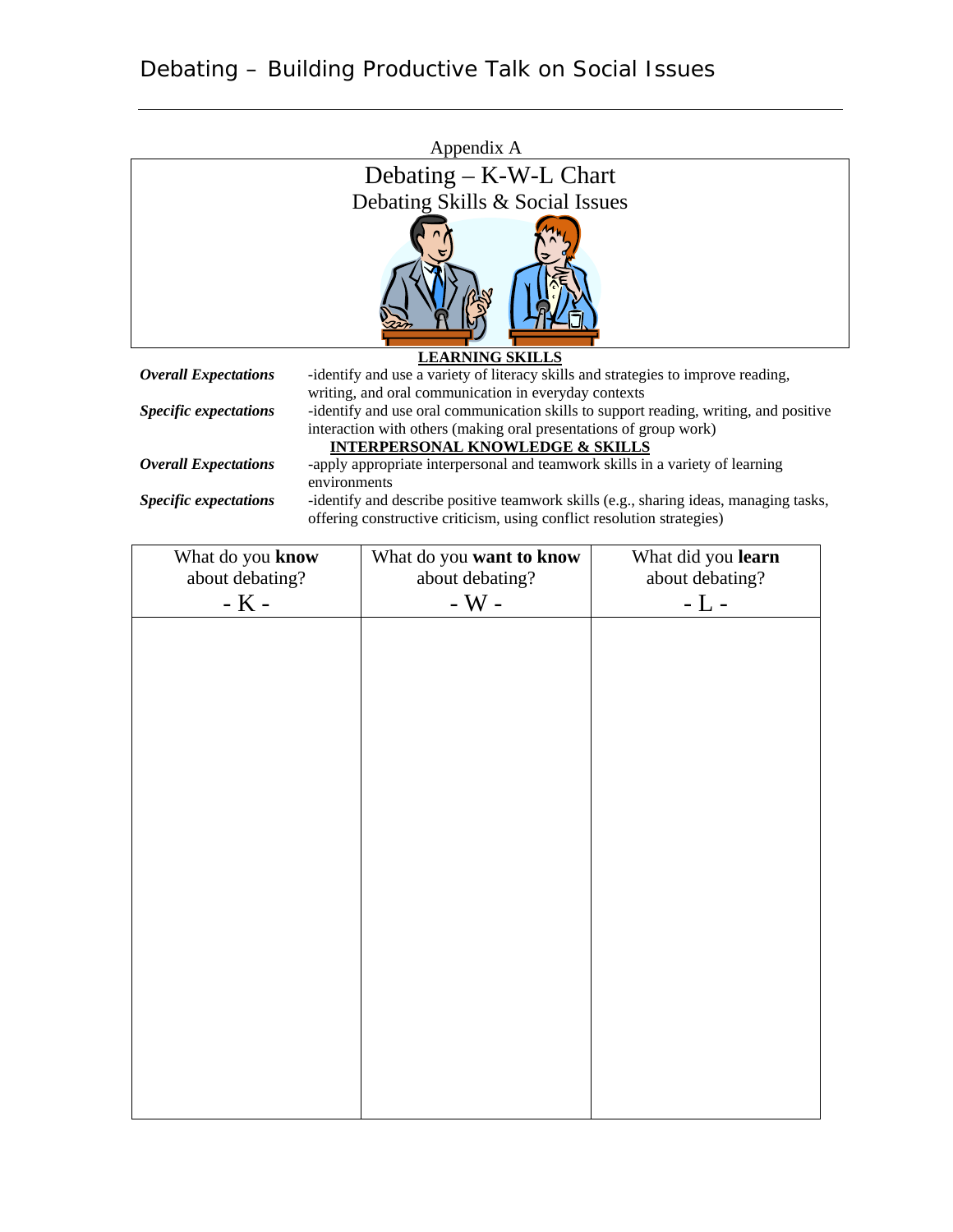|                                 | Appendix B                                                                            |  |
|---------------------------------|---------------------------------------------------------------------------------------|--|
|                                 | Debating Terms – Teacher Copy                                                         |  |
| Debating Skills & Social Issues |                                                                                       |  |
|                                 |                                                                                       |  |
| <b>LEARNING SKILLS</b>          |                                                                                       |  |
| <b>Overall Expectations</b>     | -identify and use a variety of literacy skills and strategies to improve reading,     |  |
|                                 | writing, and oral communication in everyday contexts                                  |  |
| <i>Specific expectations</i>    | -identify and use oral communication skills to support reading, writing, and positive |  |
|                                 | interaction with others (making oral presentations of group work)                     |  |
|                                 | <b>INTERPERSONAL KNOWLEDGE &amp; SKILLS</b>                                           |  |
| <b>Overall Expectations</b>     | -apply appropriate interpersonal and teamwork skills in a variety of learning         |  |
|                                 | environments                                                                          |  |

*Specific expectations* -identify and describe positive teamwork skills (e.g., sharing ideas, managing tasks, offering constructive criticism, using conflict resolution strategies)

| <b>Terminology</b>          | <b>Definition</b>                                                                                                                                      |
|-----------------------------|--------------------------------------------------------------------------------------------------------------------------------------------------------|
| Debate                      | - a structured argument<br>- two opposing teams make speeches to support their<br>proposition<br>- teams disagree with the arguments of the other team |
| Proposition (or Resolution) | - the statement about which the two teams debate                                                                                                       |
| Affirmative team            | - the team that agrees with the proposition                                                                                                            |
| Negative team               | - the team that disagrees with the proposition                                                                                                         |
| Rebuttal                    | - statements that debunk (prove as incorrect) arguments<br>from the opposing team                                                                      |
| Judge or Chair              | - decides the winner of the debate<br>- the winner is the team that defended their side the best                                                       |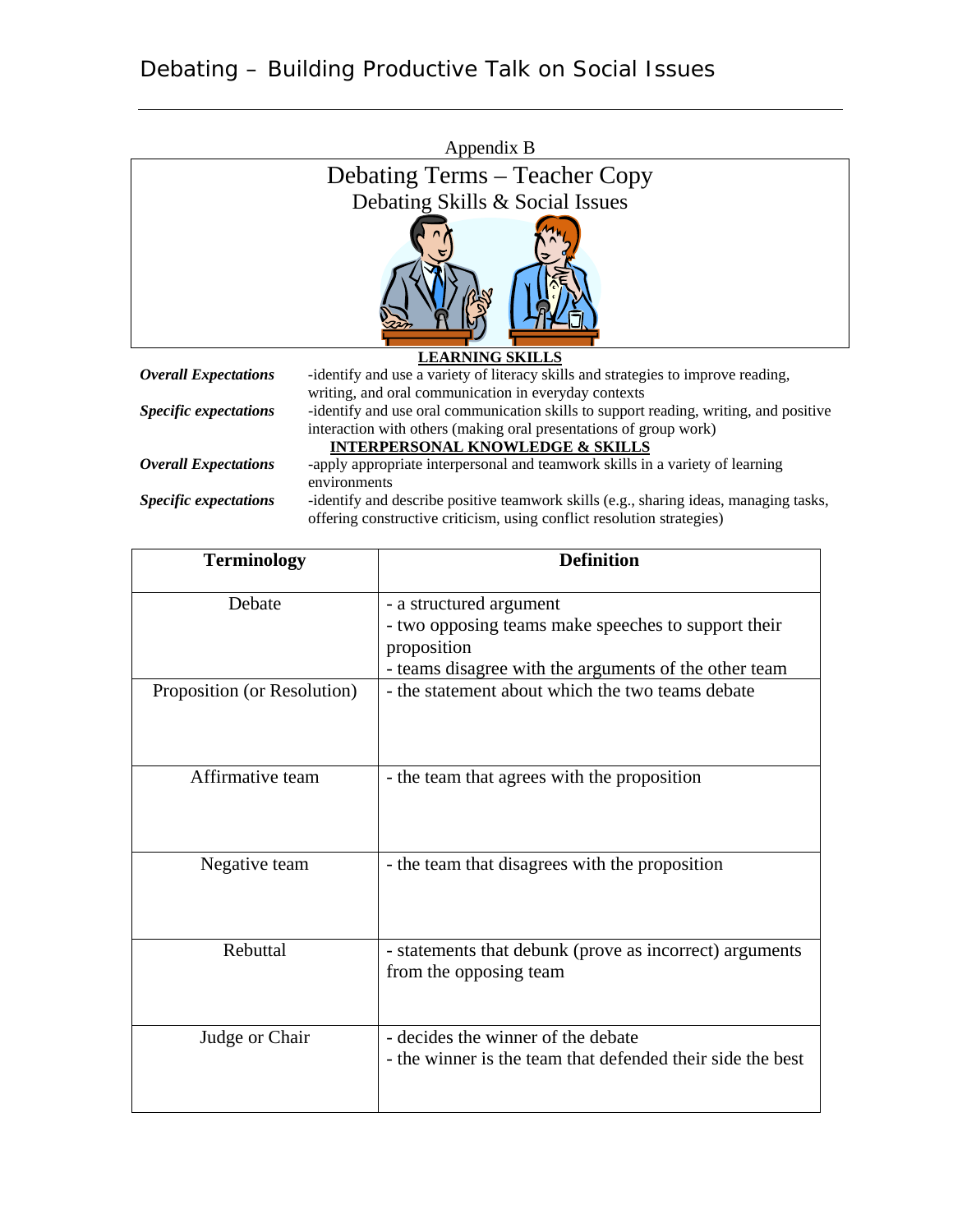|                                             | Appendix C                                                                                 |  |
|---------------------------------------------|--------------------------------------------------------------------------------------------|--|
|                                             | Debating Terms – Student Copy                                                              |  |
|                                             | Debating Skills & Social Issues                                                            |  |
|                                             |                                                                                            |  |
| <b>LEARNING SKILLS</b>                      |                                                                                            |  |
| <b>Overall Expectations</b>                 | -identify and use a variety of literacy skills and strategies to improve reading,          |  |
|                                             | writing, and oral communication in everyday contexts                                       |  |
| <i><b>Specific expectations</b></i>         | -identify and use oral communication skills to support reading, writing, and positive      |  |
|                                             | interaction with others (making oral presentations of group work)                          |  |
| <b>INTERPERSONAL KNOWLEDGE &amp; SKILLS</b> |                                                                                            |  |
| <b>Overall Expectations</b>                 | -apply appropriate interpersonal and teamwork skills in a variety of learning              |  |
|                                             | environments                                                                               |  |
| Caracters and actual and                    | idantific and dasantha mastrice transcending little (and otherwise ideas, meanwaise tradic |  |

| <b>Specific expectations</b> | -identify and describe positive teamwork skills (e.g., sharing ideas, managing tasks, |
|------------------------------|---------------------------------------------------------------------------------------|
|                              | offering constructive criticism, using conflict resolution strategies)                |

| terminology                 | definition |
|-----------------------------|------------|
| Debate                      |            |
|                             |            |
|                             |            |
|                             |            |
| Proposition (or Resolution) |            |
|                             |            |
|                             |            |
|                             |            |
| Affirmative team            |            |
|                             |            |
|                             |            |
|                             |            |
| Negative team               |            |
|                             |            |
|                             |            |
| Rebuttal                    |            |
|                             |            |
|                             |            |
|                             |            |
| Judge or Chair              |            |
|                             |            |
|                             |            |
|                             |            |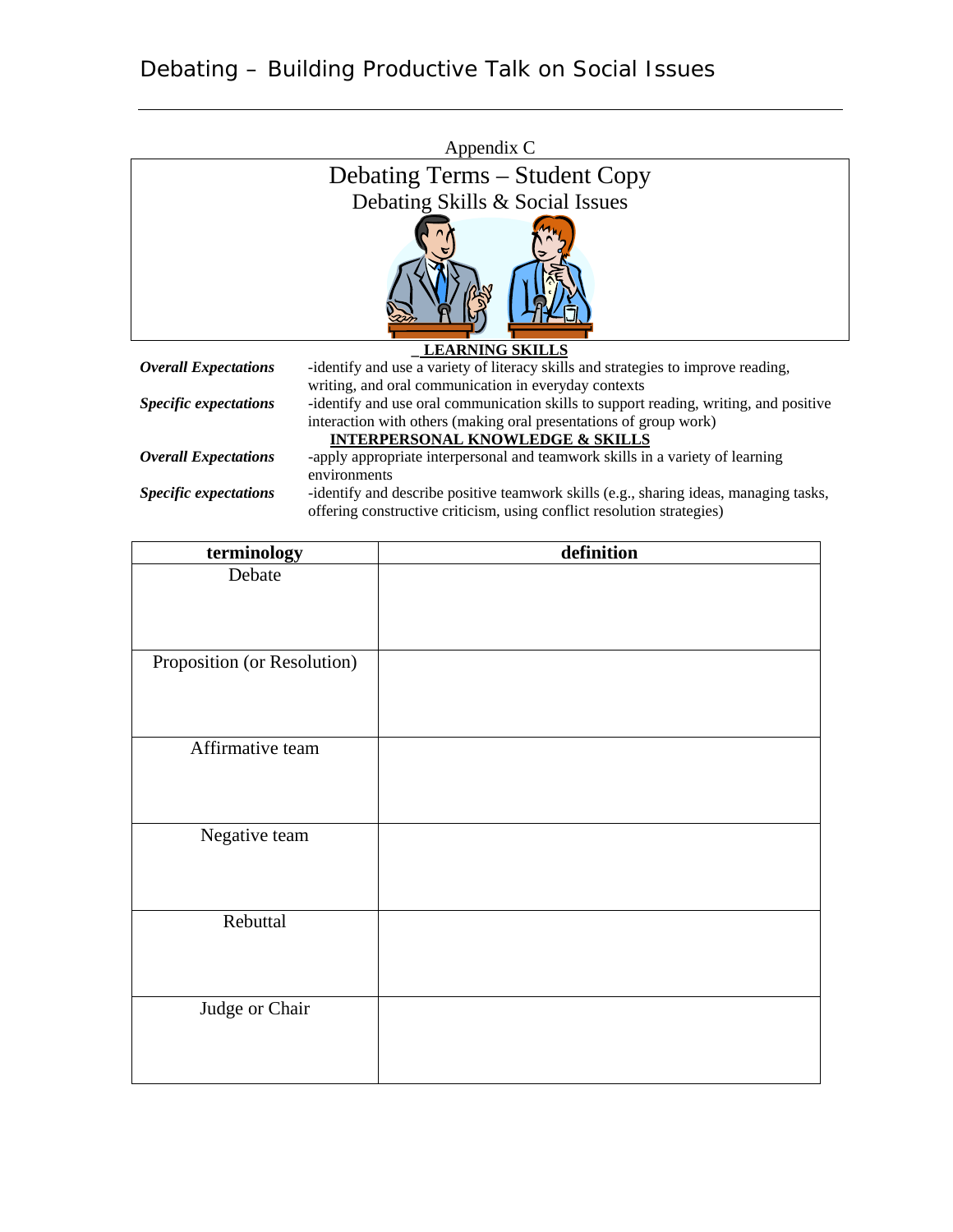|                              | Appendix D                                                                            |
|------------------------------|---------------------------------------------------------------------------------------|
|                              | How to Disagree in an Agreeable Way                                                   |
|                              | Debating Skills & Social Issues                                                       |
|                              |                                                                                       |
|                              | <b>LEARNING SKILLS</b>                                                                |
| <b>Overall Expectations</b>  | -identify and use a variety of literacy skills and strategies to improve reading,     |
|                              | writing, and oral communication in everyday contexts                                  |
| <b>Specific expectations</b> | -identify and use oral communication skills to support reading, writing, and positive |
|                              | interaction with others (making oral presentations of group work)                     |
|                              | <b>INTERPERSONAL KNOWLEDGE &amp; SKILLS</b>                                           |
| <b>Overall Expectations</b>  | -apply appropriate interpersonal and teamwork skills in a variety of learning         |
|                              | environments                                                                          |
| <i>Specific expectations</i> | -identify and describe positive teamwork skills (e.g., sharing ideas, managing tasks, |
|                              | offering constructive criticism, using conflict resolution strategies)                |
|                              |                                                                                       |

- In a debate, a speaker must be persuasive, but not belittling; be polite, but not condescending; and be convincing, not insulting.
- The following are suggestions for agreeing and disagreeing with your opponent.
- They are ranked from slightly agreeing/disagreeing to strongly agreeing/disagreeing.
- Add more of your own phrases to the lists so you can begin to use them.

| <b>Phrases for Agreement</b>                                                                                                                                                                                                       | <b>Phrases for Disagreement</b>                                                                                                                                                                                                                                                                                  |
|------------------------------------------------------------------------------------------------------------------------------------------------------------------------------------------------------------------------------------|------------------------------------------------------------------------------------------------------------------------------------------------------------------------------------------------------------------------------------------------------------------------------------------------------------------|
| There is some truth in what you are<br>saying, however<br>Yes, perhaps, but<br>I agree with you up to a point, but<br>That may be worth thinking about<br>It may be possible, however<br>I agree with your thinking to a<br>degree | I am inclined to disagree with your<br>point<br>I am not sure your point is true<br>The validity of your point depends<br>on<br>You may be incorrect that<br>I am not so certain of your point that<br>I disagree with your point that<br>Your idea is wrong<br>Your interpretation of that fact is<br>mistaken. |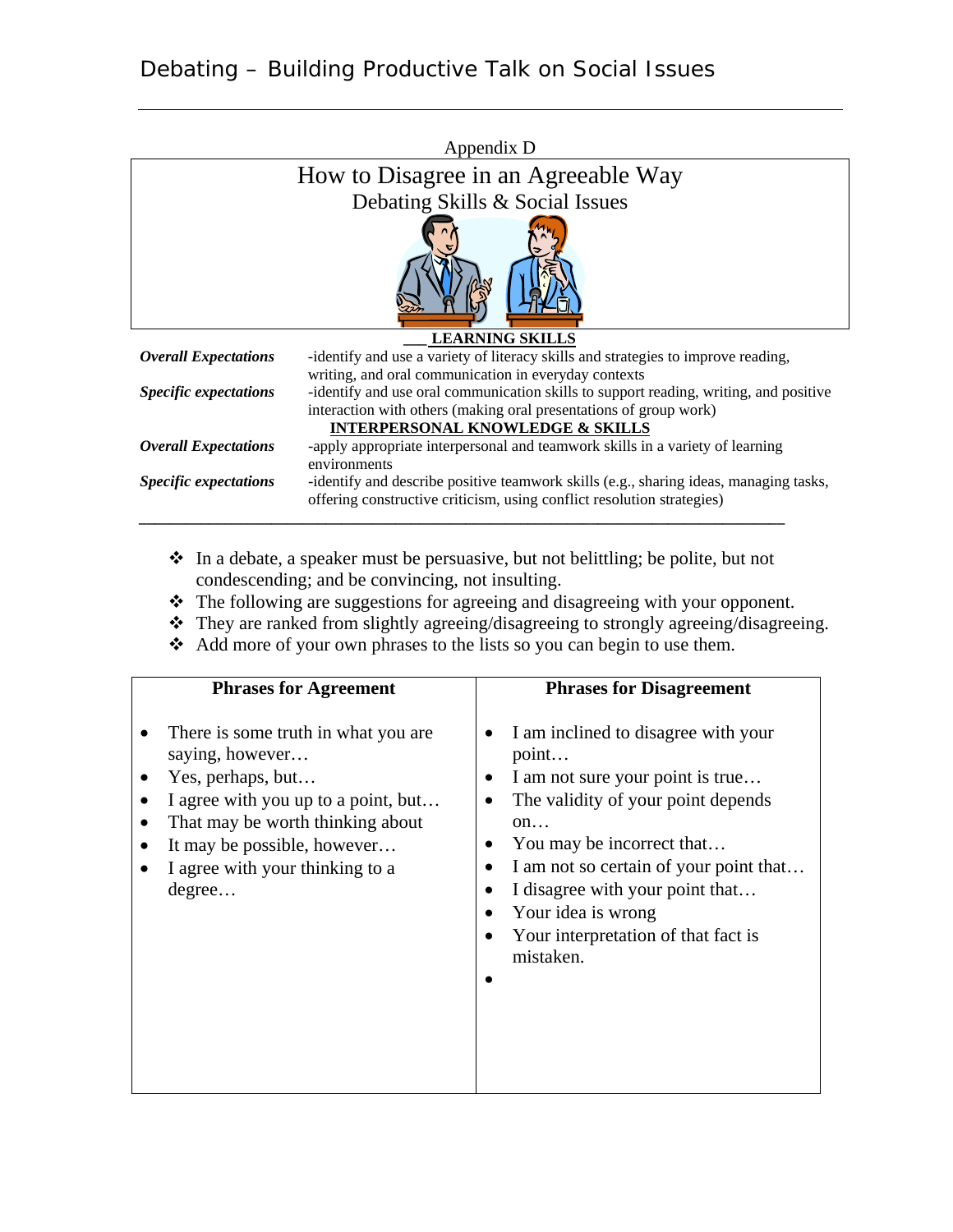Appendix E page 1

## The Devil's Advocate

Co-operative Activity

|                              | <b>LEARNING SKILLS</b>                                                                |
|------------------------------|---------------------------------------------------------------------------------------|
| <b>Overall Expectations</b>  | -identify and use a variety of literacy skills and strategies to improve reading,     |
|                              | writing, and oral communication in everyday contexts                                  |
| <b>Specific expectations</b> | -identify and use oral communication skills to support reading, writing, and positive |
|                              | interaction with others (making oral presentations of group work)                     |
|                              | <b>INTERPERSONAL KNOWLEDGE &amp; SKILLS</b>                                           |
| <b>Overall Expectations</b>  | -apply appropriate interpersonal and teamwork skills in a variety of learning         |
|                              | environments                                                                          |
| <b>Specific expectations</b> | -identify and describe positive teamwork skills (e.g., sharing ideas, managing tasks, |
|                              | offering constructive criticism, using conflict resolution strategies)                |
|                              |                                                                                       |

The Devil's Advocate



- Students are placed in pairs and presented with a proposition.
- Teacher/student decides who will debate for the Affirmative and the Negative side.
- Students have three minutes to generate points for their Affirmative/Negative side.
- Teacher says "Begin" and for one minute, the student stands up and argues for the affirmative side.
- Teacher shouts "Switch."
- $\cdot \cdot$  The other student must now stand up and argue for the negative side.
- $\triangle$  At the end of the debate, students are given positive feedback and constructive criticism from the rest of the class.
- $\triangle$  Students practise linguistic dexterity and quick thinking
- Have fun and good luck!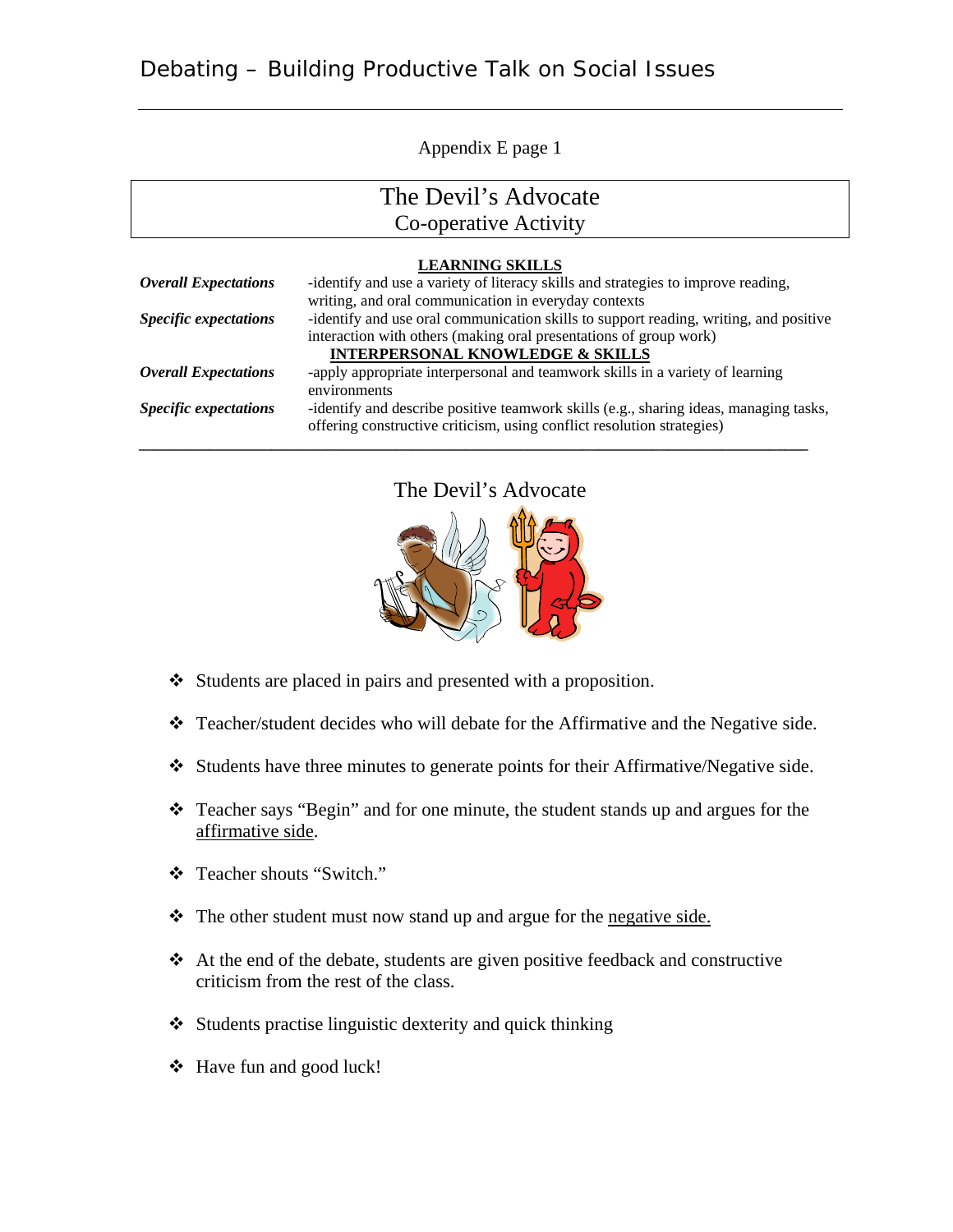## Debating – Building Productive Talk on Social Issues

#### Appendix E page 2 Suggested Propositions for *The Devil's Advocate* Activity

- 1. Television is better than books.
- 2. Cats make better pets than dogs.
- 3. Animals should not be kept in cages.
- 4. Spelling should never be marked on an exam.
- 5. The Olympics are a waste of money.
- 6. School should be two hours longer.
- 7. Computers should replace teachers.
- 8. It is better to be a girl than a boy.
- 9. Teenagers need more sleep than adults.
- 10. High school students should go on a field trip at least once a week.
- 11. High school teachers must not teach the same courses for more than two years in a row.
- 12. Students should be allowed to use their cell phones during the school day.
- 13. \_\_\_\_\_\_\_\_\_\_\_\_\_\_\_\_\_\_\_\_\_\_\_\_\_\_\_\_\_\_\_\_\_\_\_\_\_\_\_\_\_\_\_\_\_\_\_\_\_\_\_\_\_\_\_\_\_\_
- 14. \_\_\_\_\_\_\_\_\_\_\_\_\_\_\_\_\_\_\_\_\_\_\_\_\_\_\_\_\_\_\_\_\_\_\_\_\_\_\_\_\_\_\_\_\_\_\_\_\_\_\_\_\_\_\_\_\_\_

*Student's notes: What do I need to work on?*

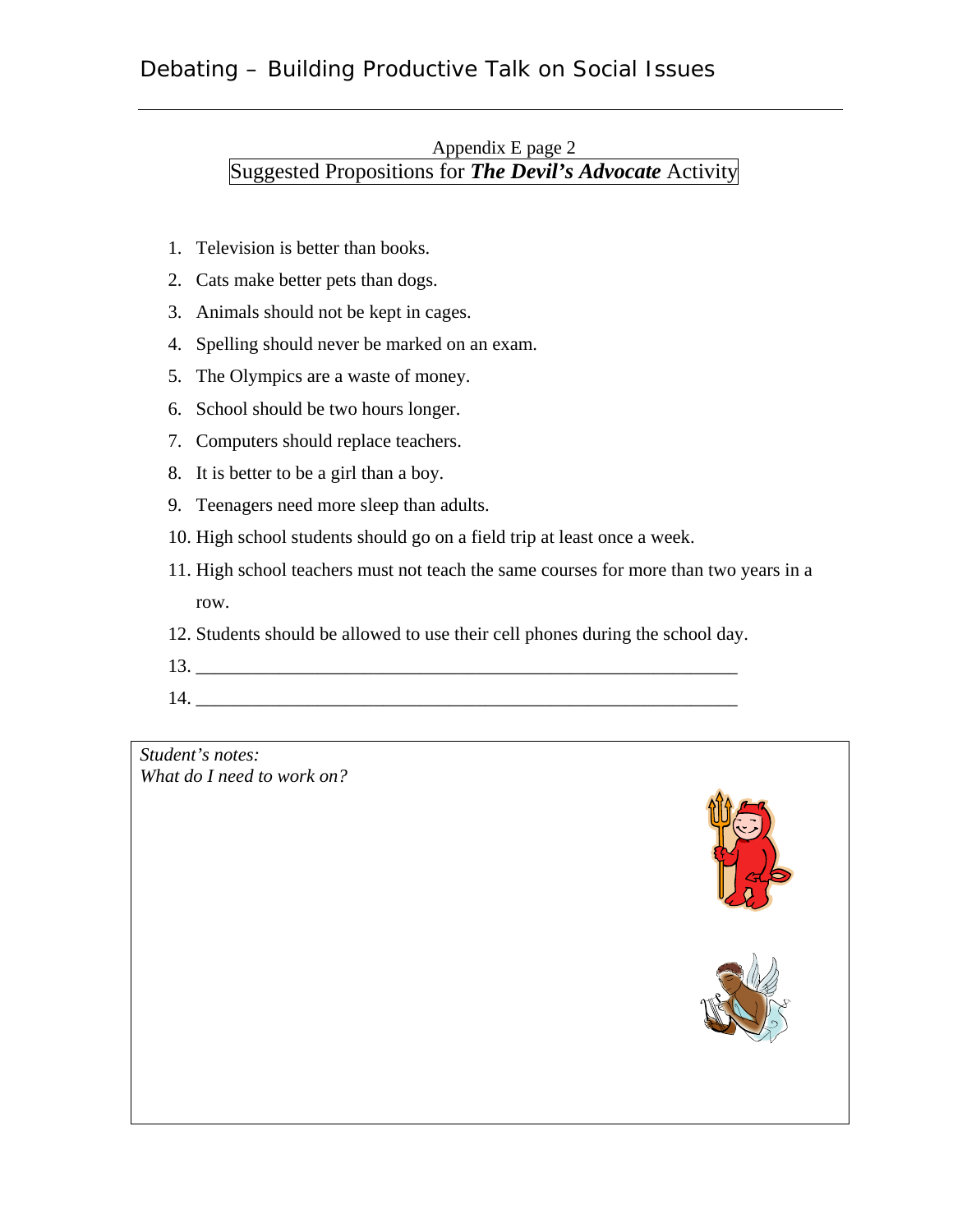|                              | Appendix F                                                                            |  |
|------------------------------|---------------------------------------------------------------------------------------|--|
|                              | <b>Student Advice on Debating</b>                                                     |  |
|                              | Debating Skills & Social Issues                                                       |  |
| <b>LEARNING SKILLS</b>       |                                                                                       |  |
| <b>Overall Expectations</b>  | -identify and use a variety of literacy skills and strategies to improve reading,     |  |
|                              | writing, and oral communication in everyday contexts                                  |  |
| <b>Specific expectations</b> | -identify and use oral communication skills to support reading, writing, and positive |  |
|                              | interaction with others (making oral presentations of group work)                     |  |
|                              | <b>INTERPERSONAL KNOWLEDGE &amp; SKILLS</b>                                           |  |
| <b>Overall Expectations</b>  | -apply appropriate interpersonal and teamwork skills in a variety of learning         |  |
|                              | environments                                                                          |  |
| <i>Specific expectations</i> | -identify and describe positive teamwork skills (e.g., sharing ideas, managing tasks, |  |
|                              | offering constructive criticism, using conflict resolution strategies)                |  |

## Student Advice on Debating

*\_\_\_\_\_\_\_\_\_\_\_\_\_\_\_\_\_\_\_\_\_\_\_\_\_\_\_\_\_\_\_\_\_\_\_\_\_\_\_\_\_\_\_\_\_\_\_\_\_\_\_\_\_\_\_\_\_\_\_\_\_\_\_\_\_\_\_\_\_\_\_\_\_\_\_\_\_\_\_\_\_\_\_\_*



- $\bullet$  You must address your arguments to the judge(s) or chair of the debate.
- Speak loudly and clearly. Make eye contact with the judge and the audience (if any.)
- \* Be prepared! Research facts and figures to support your points.
- $\triangle$  Plan parts of your rebuttal speech ahead of time by thinking about what the opposing team might say, then debunking those points.
- \* Try not to use absolute qualifiers, such as "always" and "never..
- $\triangle$  Practise your notes with a timer so you can be aware of how much time is left.
- Don't make personal attacks or insulting comments about your opponent.
- $\triangleleft$  Sarcasm reduces the effectiveness of your speech with the judge(s).
- Take notes during the debate.
- Try to complete each speech with a brief summary.
- Be confident! Have fun!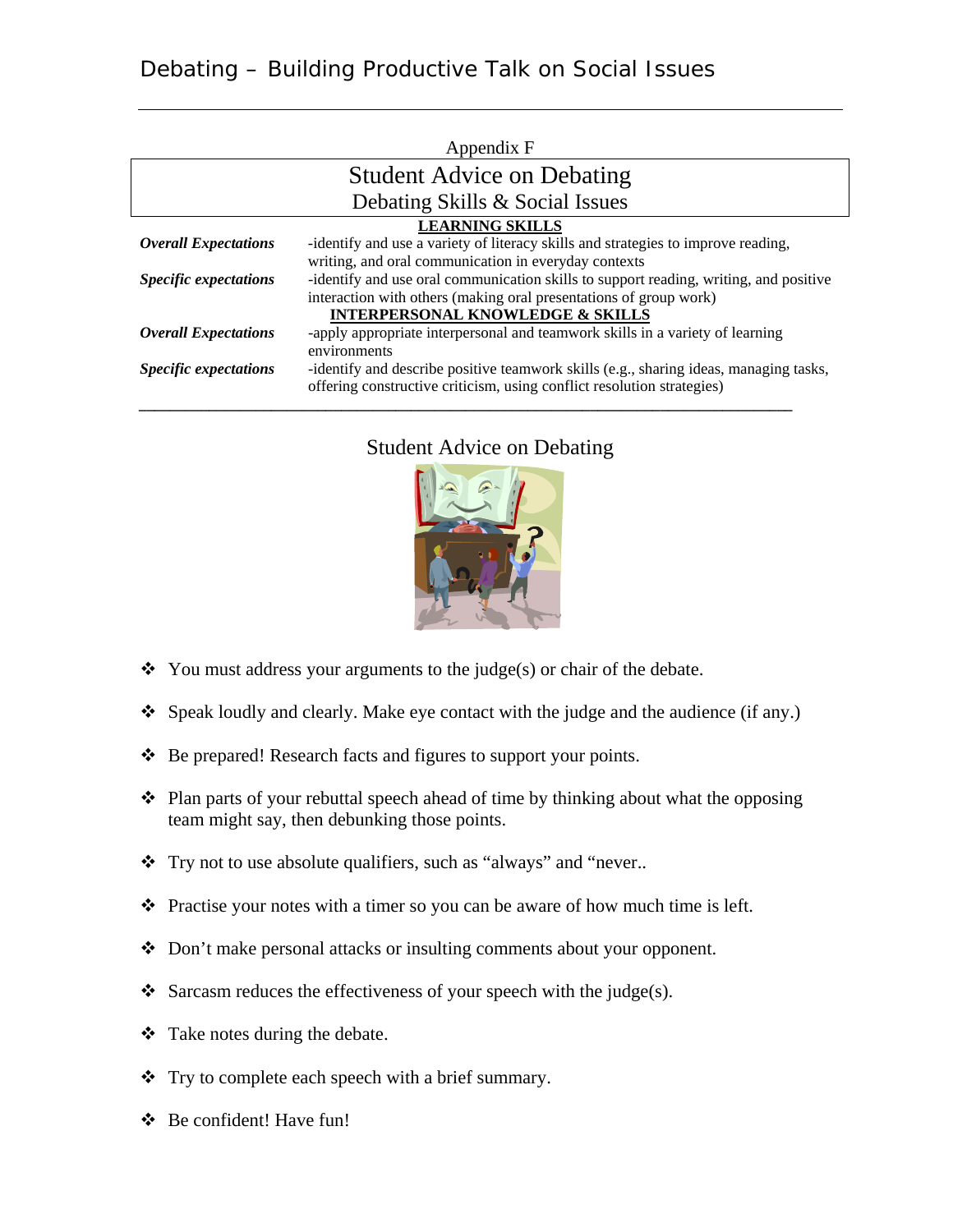|                              | Appendix G                                                                                                                                                                                                                                                        |
|------------------------------|-------------------------------------------------------------------------------------------------------------------------------------------------------------------------------------------------------------------------------------------------------------------|
|                              | <b>Topics for Debate</b>                                                                                                                                                                                                                                          |
|                              | Debating Skills & Social Issues                                                                                                                                                                                                                                   |
|                              |                                                                                                                                                                                                                                                                   |
|                              | <b>LEARNING SKILLS</b>                                                                                                                                                                                                                                            |
| <b>Overall Expectations</b>  | -identify and use a variety of literacy skills and strategies to improve reading,                                                                                                                                                                                 |
| <b>Specific expectations</b> | writing, and oral communication in everyday contexts<br>-identify and use oral communication skills to support reading, writing, and positive<br>interaction with others (making oral presentations of group work)<br><b>INTERPERSONAL KNOWLEDGE &amp; SKILLS</b> |
| <b>Overall Expectations</b>  | -apply appropriate interpersonal and teamwork skills in a variety of learning<br>environments                                                                                                                                                                     |
| <b>Specific expectations</b> | -identify and describe positive teamwork skills (e.g., sharing ideas, managing tasks,<br>offering constructive criticism, using conflict resolution strategies)                                                                                                   |

- Canada has a responsibility to defend human rights in other countries.
- Canada should begin to trade its water resources with other countries.
- There should be a mandatory high school course for students in Canada about the internet and how to use it.
- The culture and economy of First Nations groups can be effective in modern society.
- $\triangle$  The Canadian government should raise the age at which citizens may vote.
- People in Ontario should pay for how many bags of garbage they have.
- $\triangle$  The rapid growth of technology has been a positive thing for all people.
- The rise in living standards has been fair for all people living in Ontario.
- \* The Canadian military acted accordingly in Rwanda.
- $\cdot \cdot$  It is Canada's responsibility to act as peacekeepers all over the world.
- We need stricter limits on freedom of speech.
- $\bm{\phi}$  , we are also assumed as a set of the set of the set of the set of the set of the set of the set of the set of the set of the set of the set of the set of the set of the set of the set of the set of the set of the

#### **Culminating Activity: Debating two sides**

*Which has more impact on Canadian society: violence or compassion?* 

Proposition for Affirmative Team:

Proposition for Negative Team: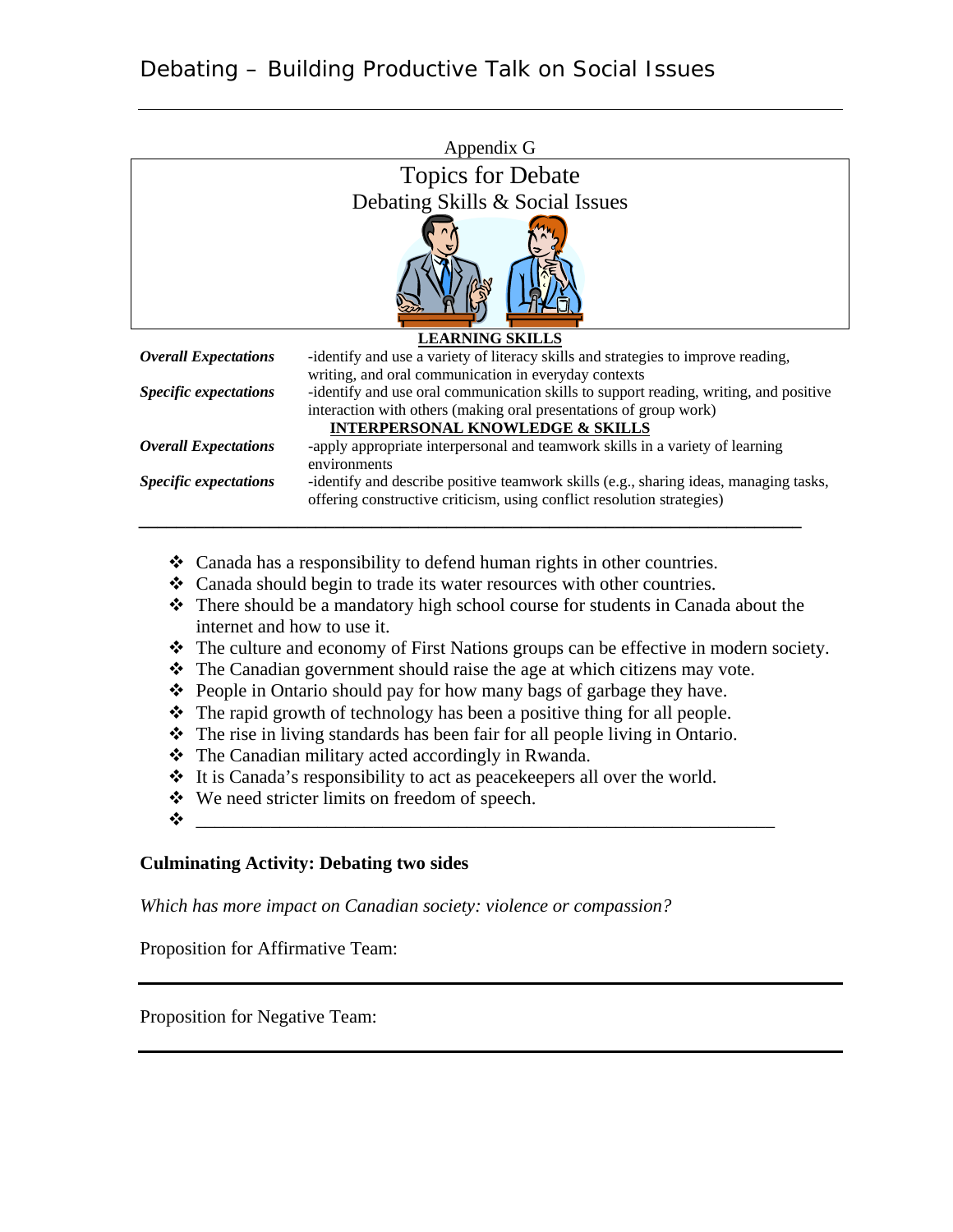| Appendix H page 1                                                 |                                                                                       |  |  |  |
|-------------------------------------------------------------------|---------------------------------------------------------------------------------------|--|--|--|
| <b>Teaching the Debate</b>                                        |                                                                                       |  |  |  |
|                                                                   | <b>Student Notes</b>                                                                  |  |  |  |
|                                                                   |                                                                                       |  |  |  |
| By R.Boyd<br><b>LEARNING SKILLS</b>                               |                                                                                       |  |  |  |
| <b>Overall Expectations</b>                                       | -identify and use a variety of literacy skills and strategies to improve reading,     |  |  |  |
| writing, and oral communication in everyday contexts              |                                                                                       |  |  |  |
| <b>Specific expectations</b>                                      | -identify and use oral communication skills to support reading, writing, and positive |  |  |  |
| interaction with others (making oral presentations of group work) |                                                                                       |  |  |  |
|                                                                   | <b>INTERPERSONAL KNOWLEDGE &amp; SKILLS</b>                                           |  |  |  |
| <b>Overall Expectations</b>                                       | -apply appropriate interpersonal and teamwork skills in a variety of learning         |  |  |  |
|                                                                   | environments                                                                          |  |  |  |
| <i><b>Specific expectations</b></i>                               | -identify and describe positive teamwork skills (e.g., sharing ideas, managing tasks, |  |  |  |
|                                                                   | offering constructive criticism, using conflict resolution strategies)                |  |  |  |
|                                                                   |                                                                                       |  |  |  |

#### **Our Class Debate : Purpose**

Your task is to prepare to argue and support a proposition that is assigned to you. You will need to do research to support your ideas, prepare a speech, plan with your teammates, and practice your group's presentation so it is well-polished. Your goal is to defend your side as best you are able.

#### **Debate Format : Timing**



| <b>Affirmative Team</b> | Speaker $# 1$ | 2 minutes |
|-------------------------|---------------|-----------|
| Negative Team           | Speaker $# 1$ | 2 minutes |
| <b>Affirmative Team</b> | Speaker # $2$ | 2 minutes |
| Negative Team           | Speaker # $2$ | 2 minutes |

**Break**: 3 minutes (Debaters use this time to plan as a team and make last minute changes to rebuttal speeches!)

| Rebuttal - Negative Team    | Speaker $# 3$ | 1 minute               |
|-----------------------------|---------------|------------------------|
| Rebuttal - Affirmative Team | Speaker $# 3$ | 1 minute               |
| Rebuttal - Negative Team    | Speaker # $4$ | 1 minute (with         |
|                             |               | concluding statements) |
| Rebuttal - Affirmative Team | Speaker # $4$ | 1 minute (with         |
|                             |               | concluding statements) |

#### **Decision of the Judge(s) or Chair of the Debate!**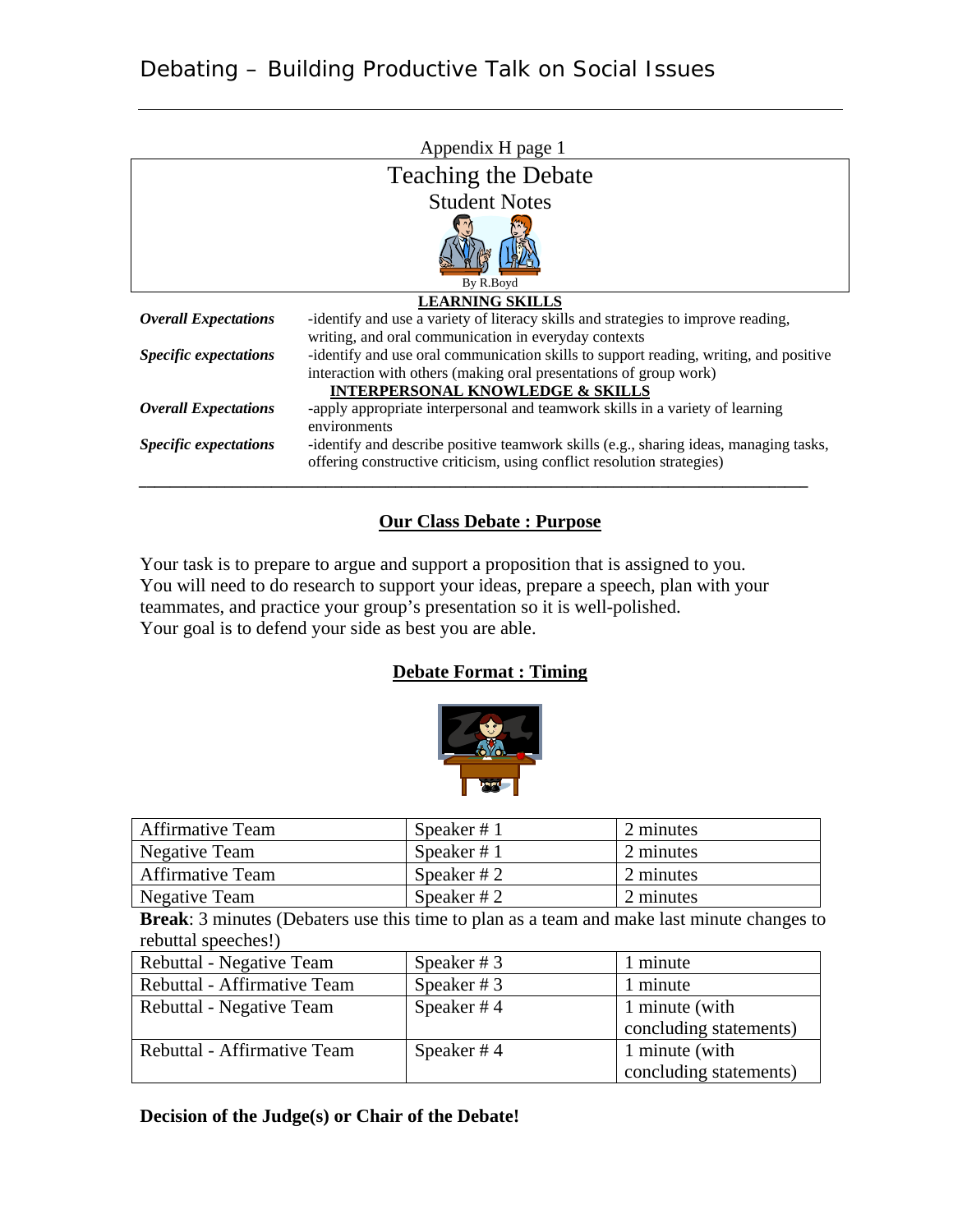#### Appendix H page 2 **Physical Set-up of Room**

Affirmative Team Negative Team

podium

Judge(s)

audience members or rest of class

|                    | <b>My Team Planning Notes</b> |  |
|--------------------|-------------------------------|--|
|                    |                               |  |
| My teammates:      |                               |  |
| Our proposition:   |                               |  |
| Numbers and email: |                               |  |
|                    |                               |  |
|                    |                               |  |
|                    |                               |  |
|                    |                               |  |
|                    |                               |  |
|                    |                               |  |
|                    |                               |  |
|                    |                               |  |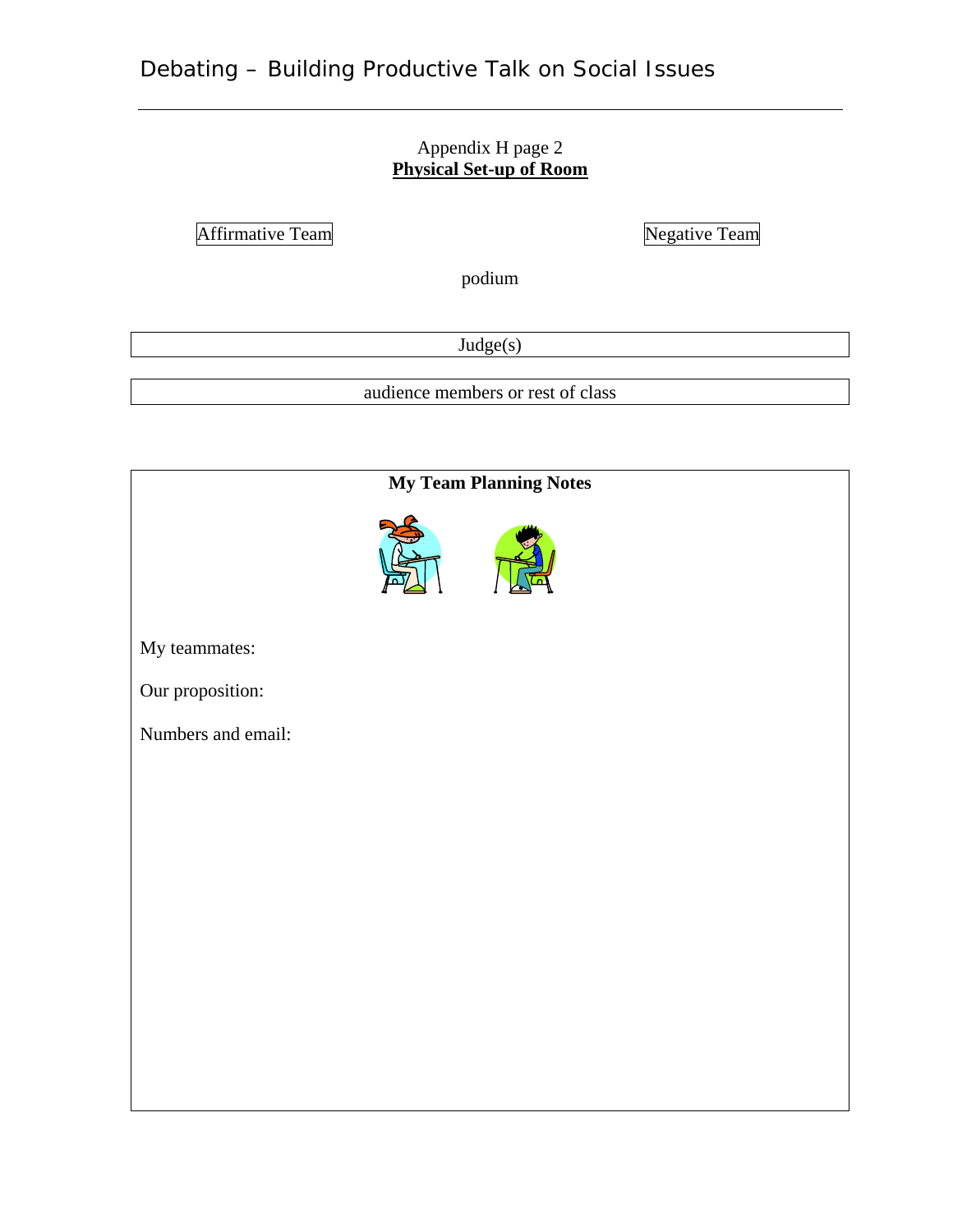

| Argument(s) of the<br>Opposing Team | Their Evidence | Our Rebuttal |
|-------------------------------------|----------------|--------------|
|                                     |                |              |
|                                     |                |              |
|                                     |                |              |
|                                     |                |              |
|                                     |                |              |
|                                     |                |              |
|                                     |                |              |
|                                     |                |              |
|                                     |                |              |
|                                     |                |              |
|                                     |                |              |
|                                     |                |              |
|                                     |                |              |
|                                     |                |              |
|                                     |                |              |
|                                     |                |              |
|                                     |                |              |
|                                     |                |              |
|                                     |                |              |
|                                     |                |              |
|                                     |                |              |

# Debating – Building Productive Talk on Social Issues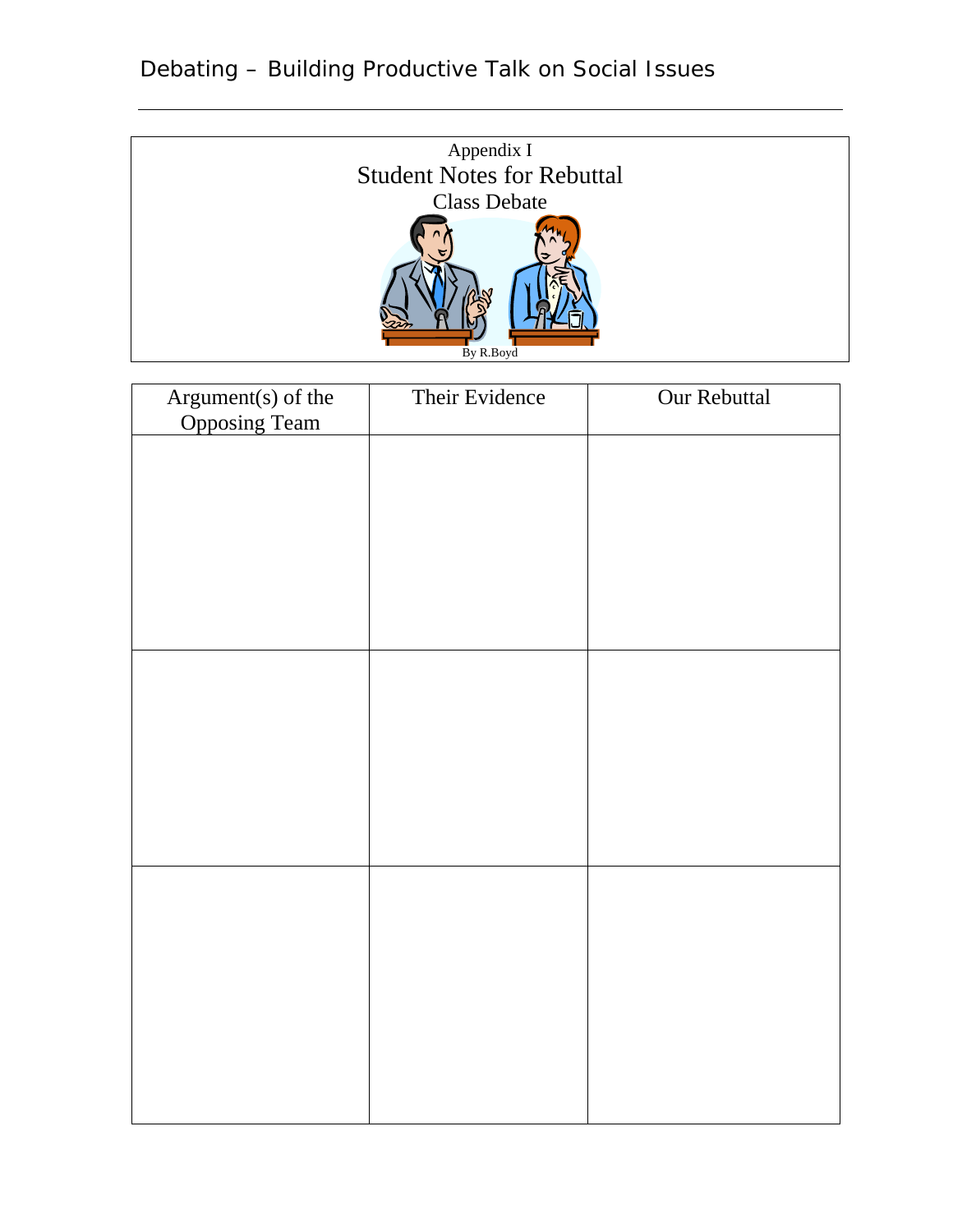## Appendix J: **Debate Rubric**

| Category           | 50-59%<br><b>Level 1</b>                 | 60-69%<br><b>Level 1</b>                | 70-79%<br><b>Level 1</b>      | $80%+$<br>Level 1                |
|--------------------|------------------------------------------|-----------------------------------------|-------------------------------|----------------------------------|
| Knowledge          | -arguments are just                      | -arguments stay on                      | -strong arguments stay        | -excellent arguments             |
| -proposition       | opinions; purpose not                    | topic;purpose                           | on topic                      | stay on topic                    |
| supported with     | clearly defined                          | somewhat defined                        | -evidence of research         | -clear evidence of               |
| evidence:          | -no evidence of                          | -minimal evidence of                    | (facts, figures,              | research (facts, figures,        |
| strong opinions    | research (facts, figures,                | research (facts,                        | statistics)                   | statistics)                      |
| and research       | statistics)                              | figures, statistics)                    | -opening and closing          | -opening and closing             |
|                    | -no opening and closing                  | -opening and closing                    | statements are clearly        | statements are                   |
|                    | statements                               | statements are simple                   | and concisely stated          | memorable                        |
|                    | -little or no use of                     | -use of appropriate                     | -thorough use of              | -effective use of                |
|                    | appropriate                              | terminology during                      | appropriate                   | appropriate                      |
|                    | terminology during                       | speech                                  | terminology during            | terminology during               |
|                    | speech                                   |                                         | speech                        | speech                           |
| Communi-           | -nervous tension                         | -attempt to state                       | -arguments are clear          | -arguments are<br>delivered in a |
| cation             | obvious<br>-fails to convince Chair      | arguments clearly<br>-ideas are read to | and convincingly<br>delivered |                                  |
| -oral delivery     | to believe his/her                       | Chair, with obvious                     | -ideas are stated in a        | confident, relaxed<br>manner     |
| style              | arguments                                | reliance on notes                       | clear and concise             | -ideas are stated in a           |
| -presentation      | -no attempt to use body                  | -a simple attempt to                    | manner, without too           | clear and creative               |
| skills             | language and facials                     | use body language                       | much reliance on notes        | manner, without                  |
|                    | expressions to persuade                  | and facials                             | -satisfactory use of          | reliance on notes                |
|                    | audience                                 | expressions                             | body language, facials        | -effective use of body           |
|                    |                                          |                                         | expressions, tone of          | language, facials                |
|                    |                                          |                                         | voice                         | expressions, pauses,             |
|                    |                                          |                                         |                               | tone of voice                    |
| <b>Application</b> | -presentation shows no                   | -minimal evidence of                    | -presentation shows           | -presentation shows              |
| -organization      | forethought and                          | forethought in                          | forethought and               | significant forethought          |
| of                 | organization                             | presentation                            | organization                  | and organization                 |
| presentation       | -insufficient evidence                   | -some evidence of                       | -teamwork clearly             | -teamwork noticeably             |
| and teamwork       | of teamwork in 3-                        | teamwork in 3-                          | evident in 3-minute           | evident in 3-minute              |
|                    | minute break time                        | minute break time                       | break time (note-             | break time (note-                |
|                    | (notes not shared or                     | (note-sharing,                          | sharing, discussion)          | sharing, discussion)             |
|                    | discussed)                               | discussion)                             | -cue cards and notes          | -cue cards and notes             |
|                    | -cue cards and notes do                  | -cue cards and notes                    | show thorough research        | show effective research          |
|                    | not show research and                    | show some research                      | and active listening          | and active listening             |
|                    | active listening                         | and active listening                    | -good use of time             | -excellent use of time           |
|                    | -timing: speech ended                    | -timing: speech ended                   |                               |                                  |
|                    | early or went overtime                   | early or went over<br>-simple counter-  | -effective counter-           | -memorable counter-              |
| Thinking/          | -an attempt to make<br>counter-arguments | arguments made                          | arguments made                | arguments made                   |
| <b>Inquiry</b>     | -rebuttal statements do                  | -rebuttal statements                    | -rebuttal statements          | -pertinent rebuttal              |
| -rebuttal          | not address statements                   | stay on topic but                       | effectively address           | statements effectively           |
| arguments,         | of the opposing team                     | opposing team's                         | statements of the             | weaken statements of             |
| either in notes    |                                          | statements only                         | opposing team                 | the opposing team                |
| or in speech       |                                          | minimally addressed                     |                               |                                  |

Teacher Feedback :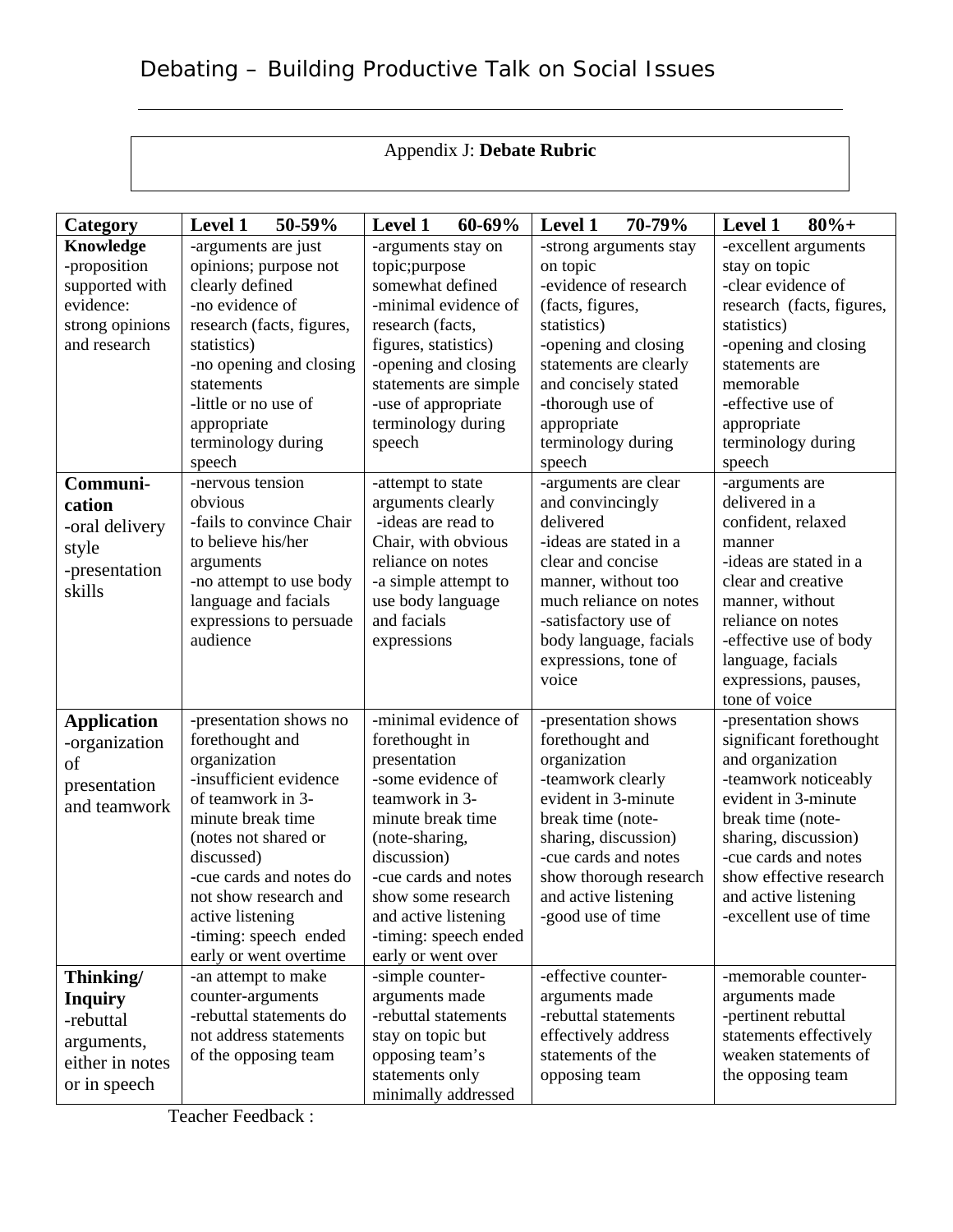| Appendix K                                                                                                   |                                                                                       |  |  |  |  |
|--------------------------------------------------------------------------------------------------------------|---------------------------------------------------------------------------------------|--|--|--|--|
|                                                                                                              | <b>Voting Ballot</b>                                                                  |  |  |  |  |
|                                                                                                              | <b>Class Debate</b>                                                                   |  |  |  |  |
| Which has more impact on society: violence or compassion?                                                    |                                                                                       |  |  |  |  |
| By R.Boyd                                                                                                    |                                                                                       |  |  |  |  |
|                                                                                                              | <b>LEARNING SKILLS</b>                                                                |  |  |  |  |
| <b>Overall Expectations</b>                                                                                  | -identify and use a variety of literacy skills and strategies to improve reading,     |  |  |  |  |
|                                                                                                              | writing, and oral communication in everyday contexts                                  |  |  |  |  |
| <i><b>Specific expectations</b></i>                                                                          | -identify and use oral communication skills to support reading, writing, and positive |  |  |  |  |
|                                                                                                              | interaction with others (making oral presentations of group work)                     |  |  |  |  |
|                                                                                                              | <b>INTERPERSONAL KNOWLEDGE &amp; SKILLS</b>                                           |  |  |  |  |
| -apply appropriate interpersonal and teamwork skills in a variety of learning<br><b>Overall Expectations</b> |                                                                                       |  |  |  |  |
|                                                                                                              | environments                                                                          |  |  |  |  |
| <b>Specific expectations</b>                                                                                 | -identify and describe positive teamwork skills (e.g., sharing ideas, managing tasks, |  |  |  |  |
|                                                                                                              | offering constructive criticism, using conflict resolution strategies)                |  |  |  |  |
|                                                                                                              |                                                                                       |  |  |  |  |

*Instructions:* Place a checkmark in the appropriate column each time you hear a clear and supported argument.

| Violence has more impact<br>on society. | <b>Compassion has more</b><br>impact on society. | <b>Comments of the Judge(s) or</b><br>Chair    |
|-----------------------------------------|--------------------------------------------------|------------------------------------------------|
|                                         |                                                  |                                                |
|                                         |                                                  |                                                |
|                                         |                                                  |                                                |
|                                         |                                                  |                                                |
|                                         |                                                  |                                                |
|                                         |                                                  |                                                |
|                                         |                                                  |                                                |
|                                         |                                                  |                                                |
|                                         |                                                  |                                                |
| Total number of checks:                 | Total number of checks:                          | The team that defended their<br>side the best: |
|                                         |                                                  |                                                |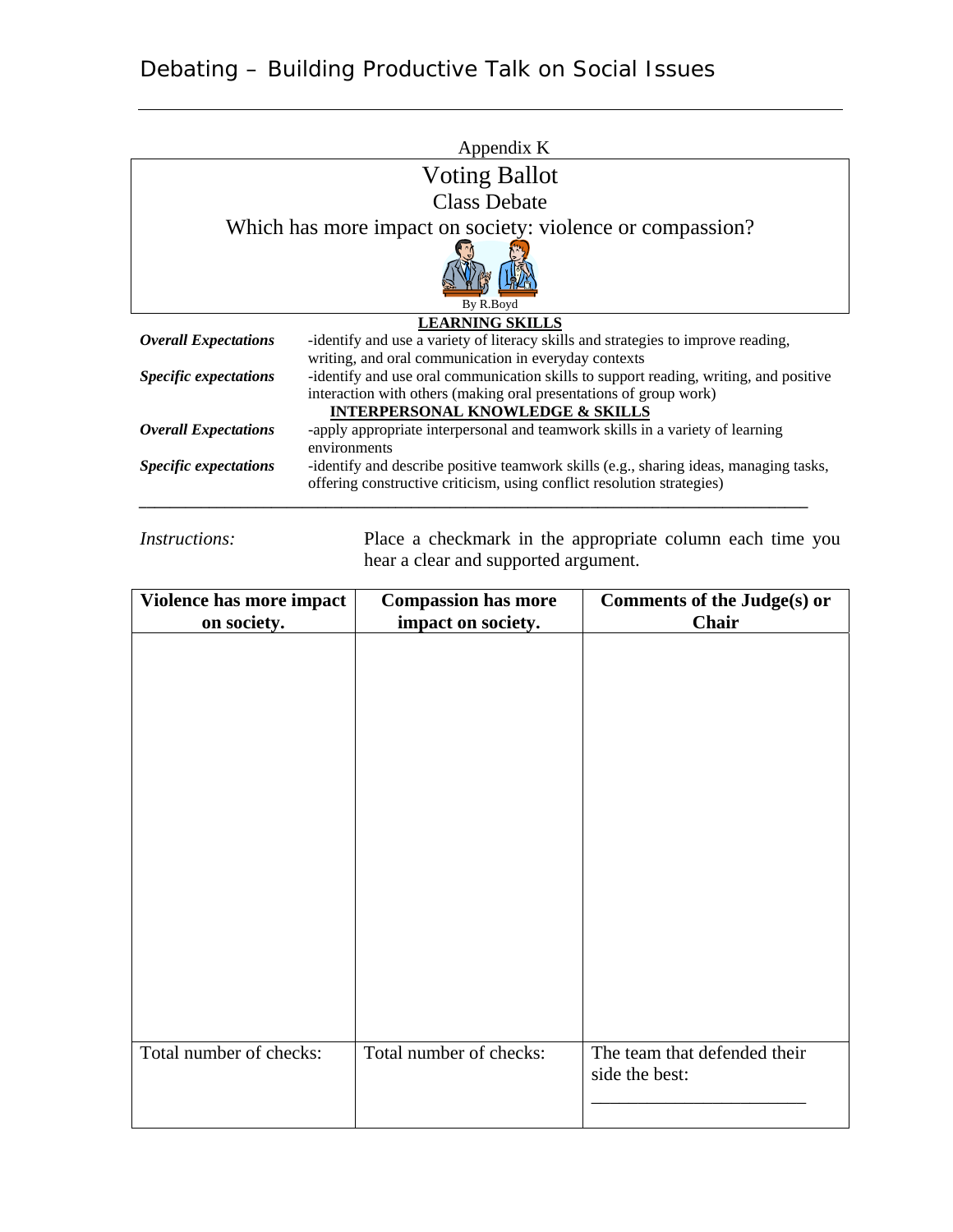## Appendix L Voting Ballot Class Debate Proposition: \_ By R.Boyd **LEARNING SKILLS** *Overall Expectations* -identify and use a variety of literacy skills and strategies to improve reading, writing, and oral communication in everyday contexts *Specific expectations* -identify and use oral communication skills to support reading, writing, and positive interaction with others (making oral presentations of group work) **INTERPERSONAL KNOWLEDGE & SKILLS** *Overall Expectations* -apply appropriate interpersonal and teamwork skills in a variety of learning environments

*Specific expectations* -identify and describe positive teamwork skills (e.g., sharing ideas, managing tasks,

*\_\_\_\_\_\_\_\_\_\_\_\_\_\_\_\_\_\_\_\_\_\_\_\_\_\_\_\_\_\_\_\_\_\_\_\_\_\_\_\_\_\_\_\_\_\_\_\_\_\_\_\_\_\_\_\_\_\_\_\_\_\_\_\_\_\_\_\_\_\_\_\_\_\_\_\_\_\_\_\_\_\_\_\_\_*

offering constructive criticism, using conflict resolution strategies)

## Debating – Building Productive Talk on Social Issues

*Instructions:* Place a checkmark in the appropriate column each time you hear a clear and supported argument.

| <b>Affirmative Team</b> | <b>Negative Team</b>    | <b>Comments of the Judge(s)</b> |
|-------------------------|-------------------------|---------------------------------|
| <b>Proposition:</b>     | <b>Proposition:</b>     | or Chair                        |
|                         |                         |                                 |
|                         |                         |                                 |
|                         |                         |                                 |
|                         |                         |                                 |
|                         |                         |                                 |
|                         |                         |                                 |
|                         |                         |                                 |
|                         |                         |                                 |
|                         |                         |                                 |
|                         |                         |                                 |
|                         |                         |                                 |
|                         |                         |                                 |
|                         |                         |                                 |
| Total number of checks: | Total number of checks: | The team that defended their    |
|                         |                         | side the best:                  |
|                         |                         |                                 |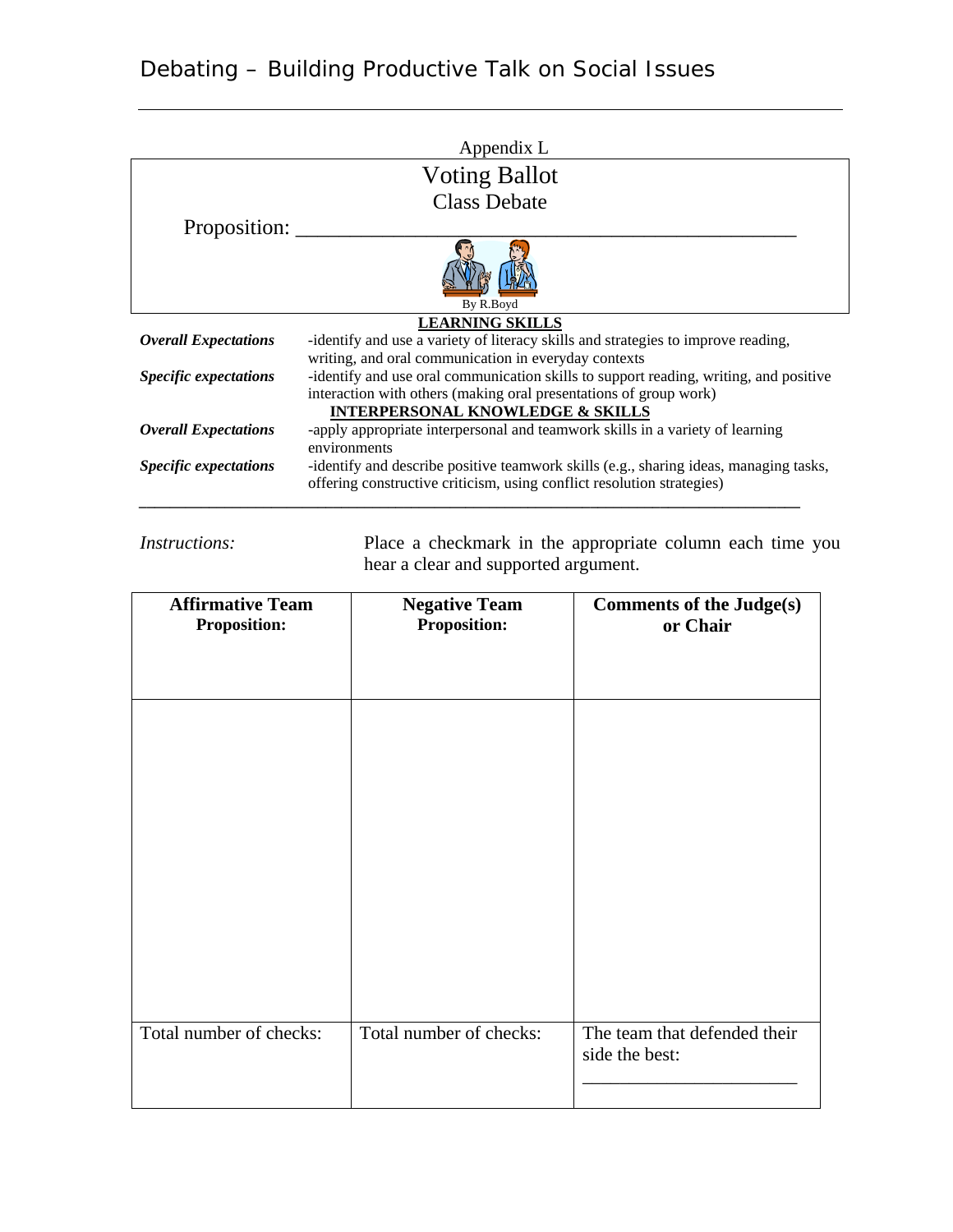## Appendix M page 1 *Movie Guide:* The Great Debaters (2007)



#### **1. List some** *debating* **terms you heard throughout the movie:**

#### **2. Complete the chart for the 4 main characters:**

|                                                                         | Henry Lowe | Samantha Booke | James "Jr." Farmer | Mr. Melvin B. Tolson |
|-------------------------------------------------------------------------|------------|----------------|--------------------|----------------------|
| Positive<br>characteristics as<br>a debater/teacher                     |            |                |                    |                      |
| Negative personal<br>habits that needed<br>to be changed                |            |                |                    |                      |
| Catalyst or event<br>which caused<br>character to turn<br>around/change |            |                |                    |                      |
| Adjectives to<br>describe them at<br>the end of the<br>movie            |            |                |                    |                      |